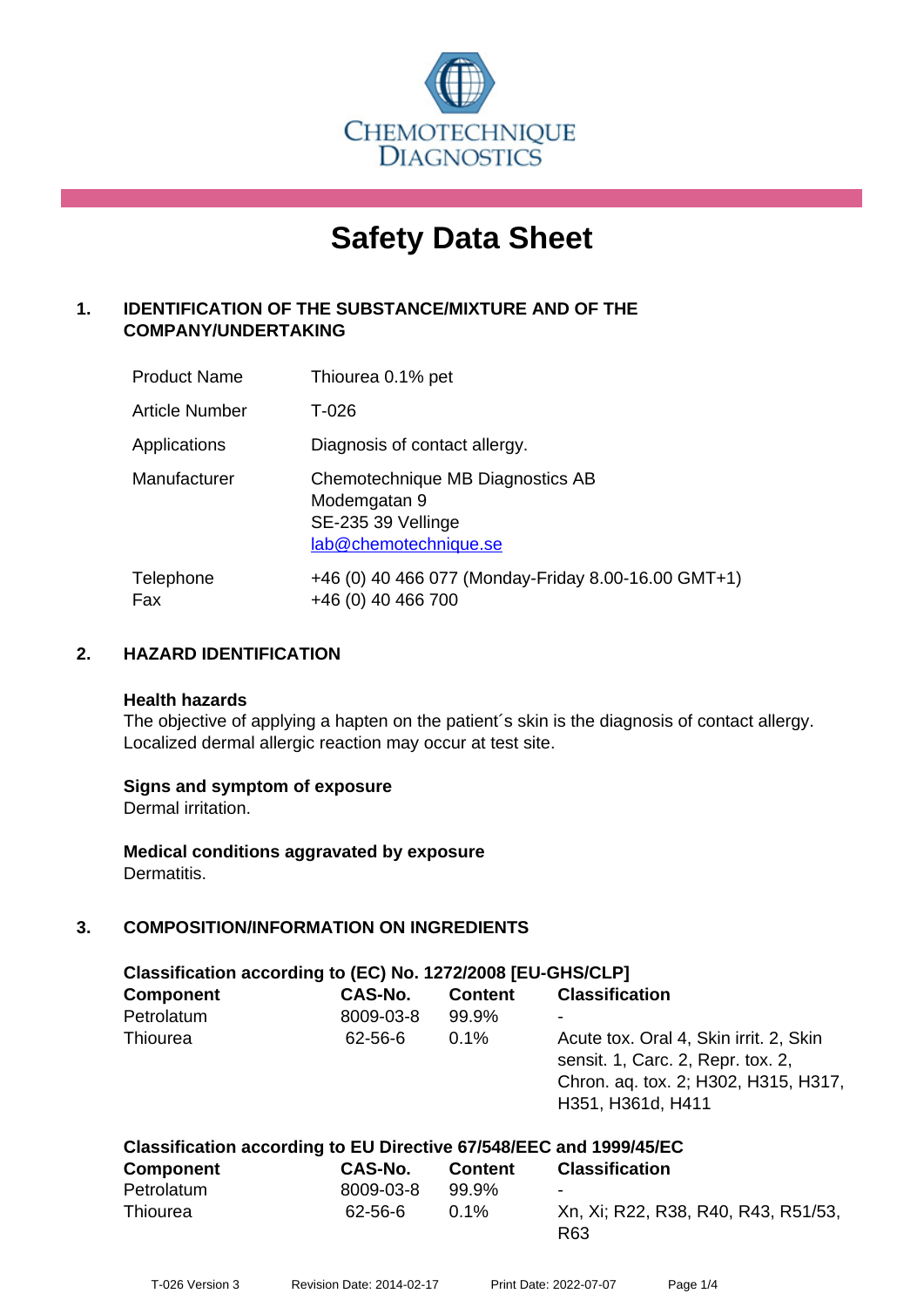# **4. FIRST AID MEASURES**

**Emergency and first aid procedures** Obtain medical attention.

### **5. FIRE-FIGHTING MEASURES\***

#### **Suitable extinguish media**

CO2, powder or water spray. Fight larger fires with water spray or alcohol resistant foam.

**For safety reasons unsuitable extinguishing agents** Water with full jet.

**Special protective equipment for fire-fighters** Wear self-contained respiratory protective device. Wear fully protective suit.

\*Data is shown for petrolatum only

#### **6. ACCIDENTAL RELEASES MEASURES**

**Steps to be taken if material is released or spilled** Contain and place in a closed container.

### **7. HANDLING AND STORAGE**

**Precautions to be taken in handling and storage** Store dark at 5-8°C. Avoid extended exposure to light. FOR EXTERNAL USE ONLY.

# **8. EXPOSURE CONTROLS/PERSONAL PROTECTION**

**Respiratory protection** Not required.

**Ventilation** Local exhaust.

**Protective gloves** Disposal gloves.

**Eye protection** Not required with normal use.

**Work/Hygienic practices** Wash hands after each use.

# **9. PHYSICAL AND CHEMICAL PROPERTIES**

Odour **Odourless** 

Appearance Ivory White Semi Solid

Melting point\* 50-55° C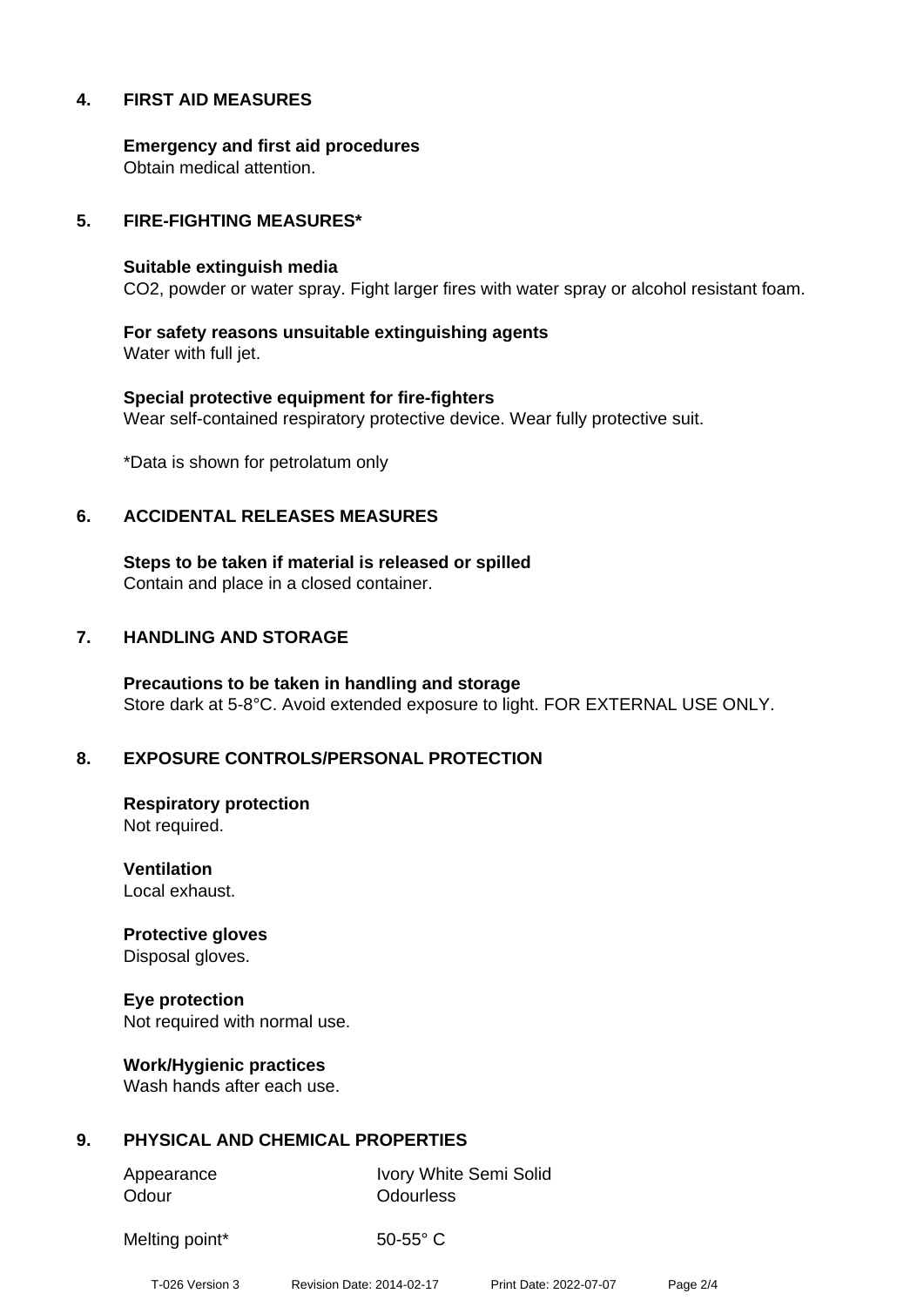Boiling point\* No data available Flash point\*  $>100^{\circ}$ C Self ignition\* Product does not self ignite. Danger of explosion\* Product does not present an explosion hazard. Density\* No data available. Solubility in/Miscibility with Water\* Insoluble

\*Data is shown for petrolatum only

# **10. STABILITY AND REACTIVITY**

#### **Incompability**

May react with strong oxidizing agents.

# **Stability**

Stable at recommended storage conditions.

#### **Hazardous byproducts**

Combustion may generate CO, CO2 and other oxides.

# **Hazardous polymerization**

Will not occur.

# **11. TOXICOLOGICAL INFORMATION**

No data available.

# **12. ECOLOGICAL INFORMATION**

No data available.

# **13. DISPOSAL CONSIDERATIONS**

# **Waste disposal method**

Comply with federal, state/provincial and local regulation.

# **14. TRANSPORT INFORMATION**

Not dangerous goods.

# **15. REGULATORY INFORMATION**

The classification is according to the latest editions of the EU lists, and extended by company and literature data.

# **16. OTHER INFORMATION**

# **Text of H-statements and R-phrases mentioned in Section 3**

| Acute tox. Oral 4 | Acute toxicity, Oral (Category 4) |
|-------------------|-----------------------------------|
| Skin irrit. 2     | Skin irritation (Category 2)      |
|                   |                                   |